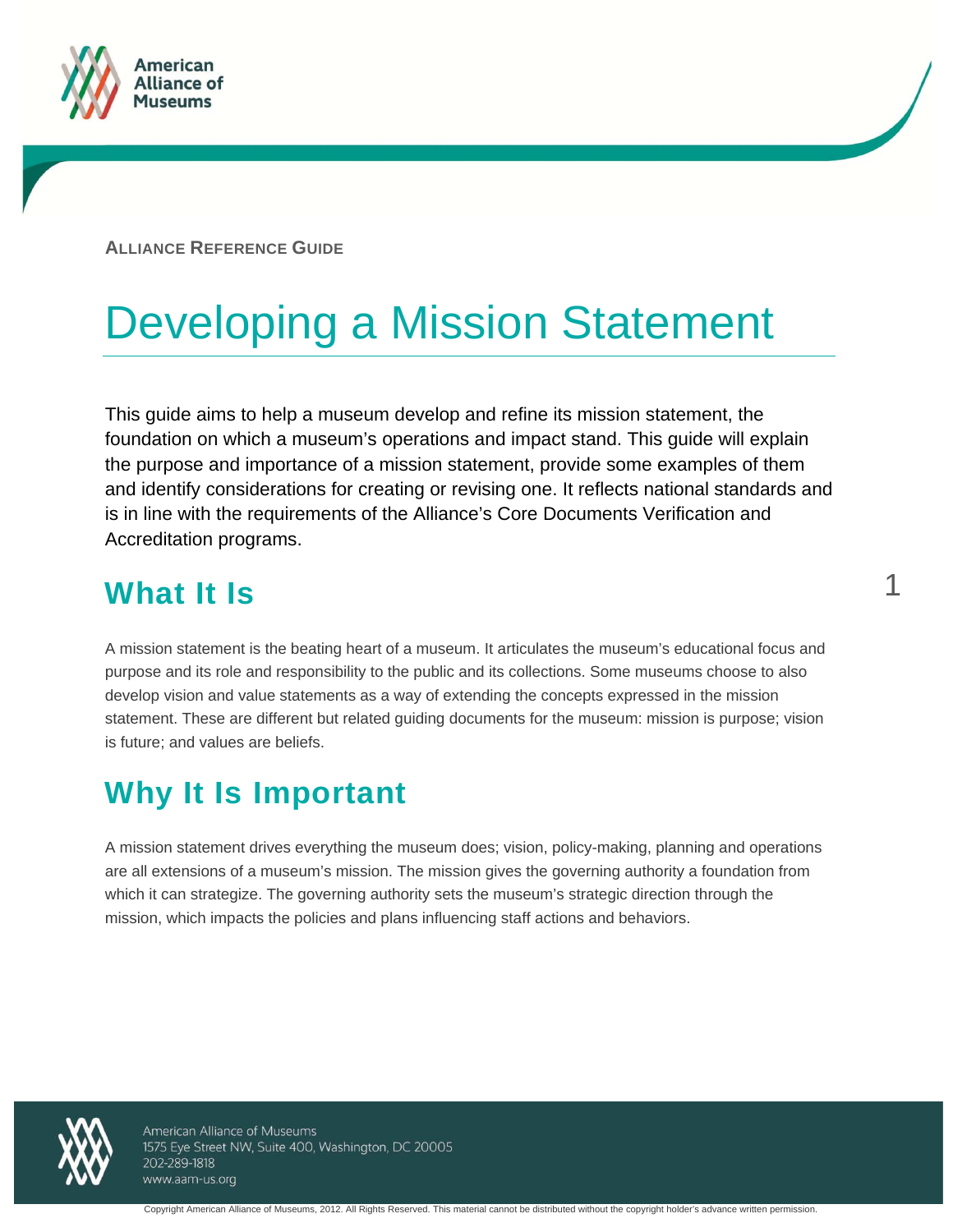



## **What to Consider**

Museums are encouraged to take the time to explore their circumstances and articulate them accurately in their mission and other policies and plans. Each of the museum's official documents should speak to one another consistently and comprehensively to support mission. Therefore, it is important that policies and planning be integrated in order to be effective.

### **Anatomy of a Mission Statement**

There are as many different ways to create mission statements as there are museums. That should be the case, as each museum has its own distinct history, community and set of challenges. Typically, a mission statement explains the museum's purpose and reason for existing. Sometimes, it will address audience and impact. A museum may look to other mission statements as a helpful starting point for drafting and discussing its own, but in order to create a strong foundation for everything the museum does, mission must be specific to each museum.

A good mission statement leans toward societal impact rather than simply an explanation of operations, "transitioning from being *about* something to being *for* someone." –Stephen Weil (*Daedelus*, 1999).

Here are a few examples of mission statements from accredited museums:

### » **Museum of Science, Boston**

The Museum's mission is to play a leading role in transforming the nation's relationship with science and technology.

### » **Aldrich Contemporary Art Museum**

The Aldrich Contemporary Art Museum advances creative thinking by connecting today's artists with individuals and communities in unexpected and stimulating ways.

### » **Missouri History Museum**

The Missouri History Museum seeks to deepen the understanding of past choices, present circumstances, and future possibilities; strengthen the bonds of the community; and facilitate solutions to common problems.



American Alliance of Museums 1575 Eye Street NW, Suite 400, Washington, DC 20005 202-289-1818 www.aam-us.org

 $\mathcal P$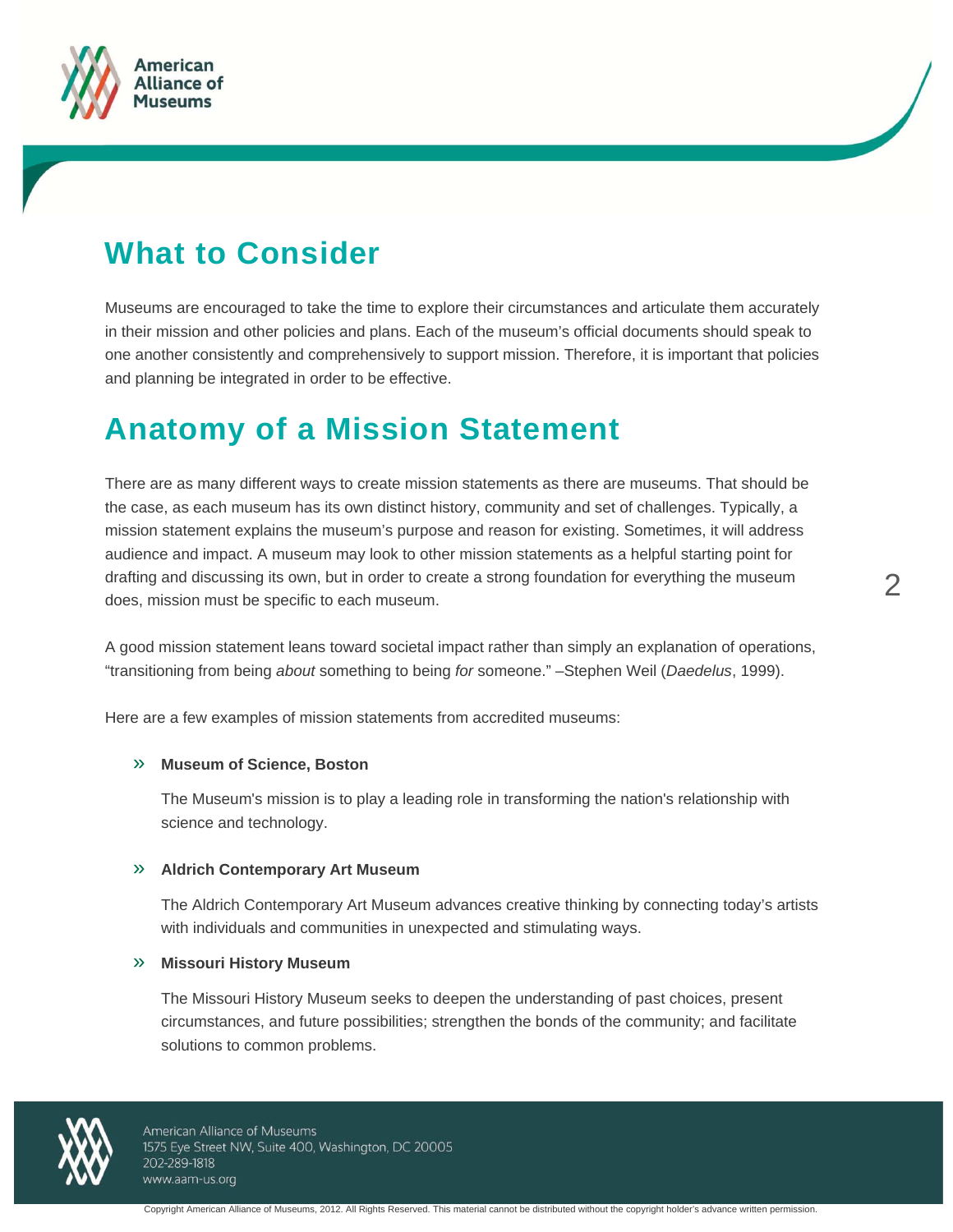

## **Where to Begin**

Creating or reviewing a mission statement is not easy, but it can be a stimulating and enlightening process. Missions may evolve as the museum does and therefore need to be reviewed from time to time. Most importantly, missions must be practiced; mission statements are only useful if they are being realized every day.

A museum reviewing its mission statement might consider reasons for review and how long it has been since the mission was changed. A mission statement is usually revisited or revised when change arises (e.g., institutional planning, applying for accreditation, shift in audiences served). Since it can evolve over time, it is important for it to be nimble enough to bend and move with change.

While this process can vary from museum to museum, here are some steps to take in revising a mission statement:

- » *Create a review team and outline the review process*. Museums might consider who will be involved and how they will contribute to the review. This team can consist of people from different functions of the museum. Many times, the team incorporates members of the governing authority and staff, but a smaller group is usually more productive than a larger one. Greater feedback is encouraged, but the team's responsibility is to facilitate the process, identify key stakeholders and use feedback to shape what will eventually become the mission. Those leading the review must ensure that the development and end result are effective. The team should be authorized by the governing authority and report to the governing authority.
- » *Do research.* Museums may find it helpful to do research on the origins and history of the museum to explore how purpose has evolved over time.
- » *Look at the current mission statement*. Missions do not always need to change, but it is important to recognize when they have to. The strengths and weaknesses of the current statement can be considered in order to determine what types of revisions are required. Does it need just a few tweaks or a complete rewrite?
- » *Get feedback*. While the mission statement review team will lead the process, feedback from other stakeholders is essential. Broad input from board, volunteers, staff and other stakeholders can push thinking to explore why the museum is a vital part of its community. It is wise to capture this feedback verbatim. Input from many people can build excitement and passion, which a mission statement should reflect.



American Alliance of Museums 1575 Eye Street NW, Suite 400, Washington, DC 20005 202-289-1818 www.aam-us.org

Copyright American Alliance of Museums, 2012. All Rights Reserved. This material cannot be distributed without the copyright holder's advance written permission.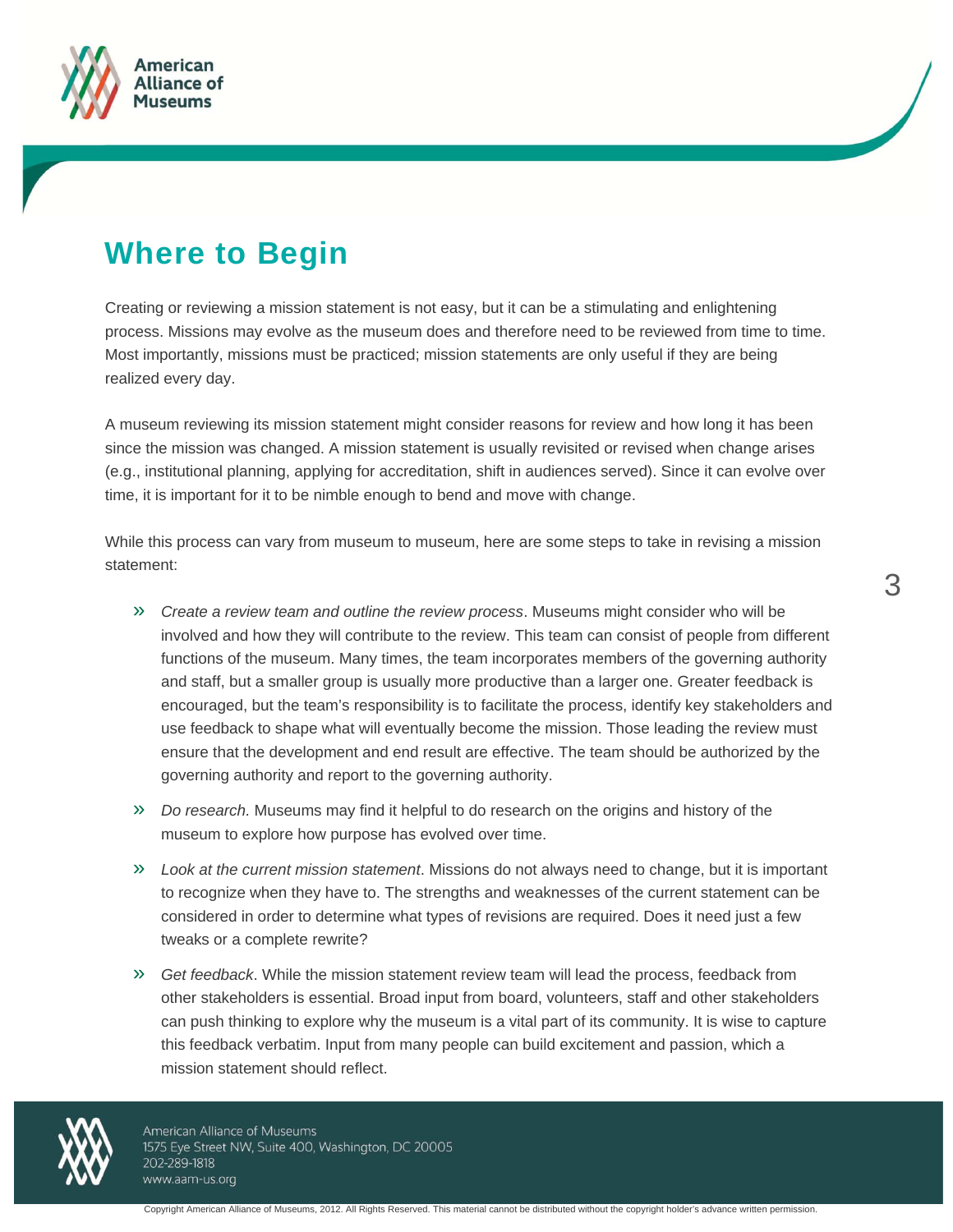

- » *Refine the mission*. The team can use the feedback collected to start drafting the statement. Drafts can go to stakeholders to refine the mission, making it more succinct and powerful over time. However, writing the mission cannot become the mission. It is important that museums strike the fine balance between getting the necessary input needed to create a strong mission, and moving forward to acknowledging, believing and living the mission.
- » *Consider also writing vision and value statements at this time*.
- » *Send the final draft of the mission statement to the board for formal approval*. This can be accompanied by an explanation of the process and the decisions made throughout.
- » *Integrate the new mission statement into planning efforts, policies, documents and publications*. At this point, it would be prudent for the museum to consider documents needing revision in order to reflect this new mission. Those documents can be revised as needed and distributed to key stakeholders.

### **Core Documents Verification**

The Core Documents Verification program verifies that an institution has an educational mission and the policies and procedures in place that reflect standard practices of professional museums, as articulated in *National Standards and Best Practices for U.S. Museums* and used in the Accreditation program.

A mission statement is one of five core documents that are fundamental for basic professional museum operations and embody core museum practices. Listed below are required elements of a mission statement for museums participating in the program.

### **Mission Statement Required Elements**

- » Educational in scope
- » Describes the institution's unique purpose/focus/role
- » Is approved by the governing authority



American Alliance of Museums 1575 Eye Street NW, Suite 400, Washington, DC 20005 202-289-1818 www.aam-us.org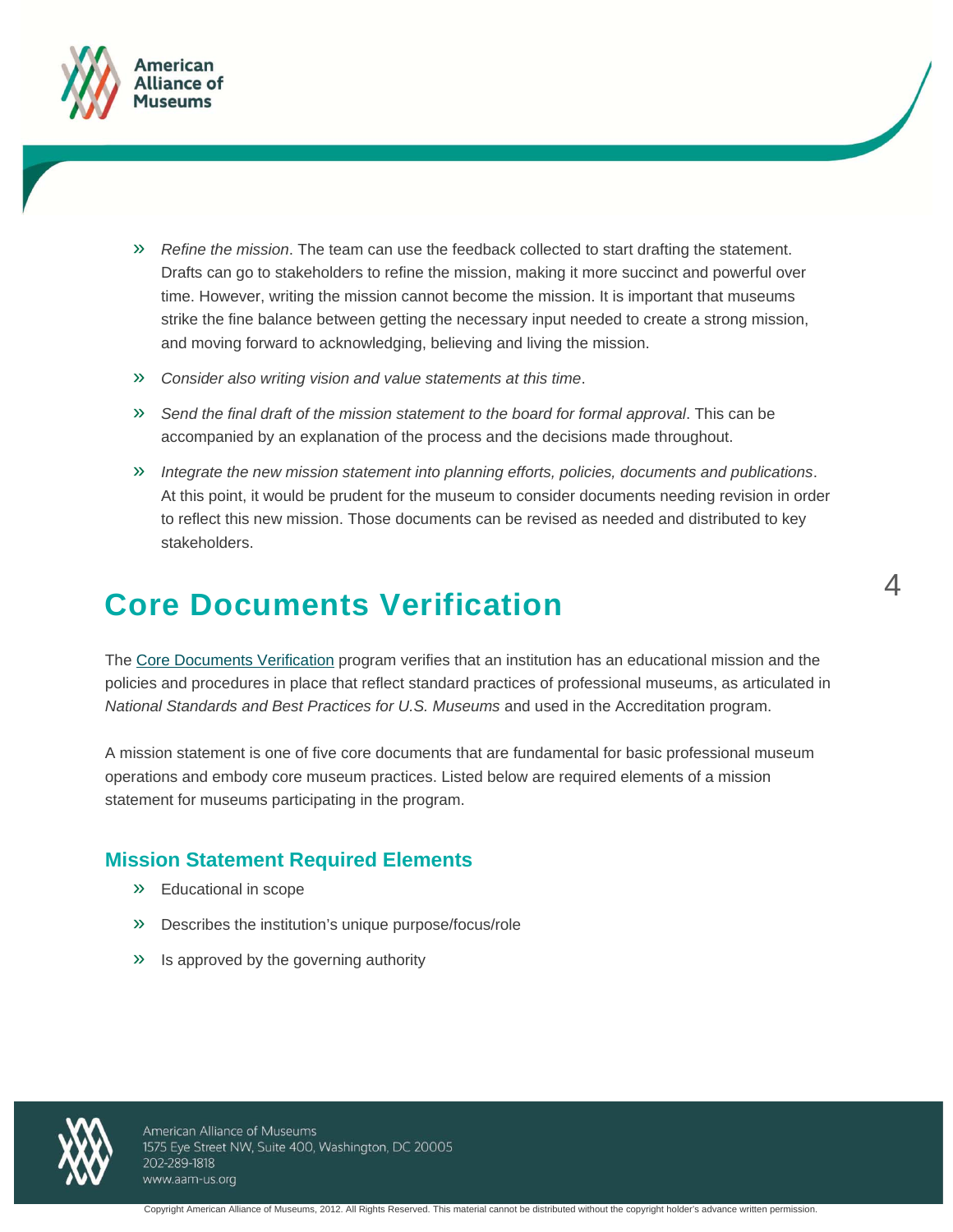



## **Where to Find Out More**

» *National Standards and Best Practices for U.S. Museums*, edited by Elizabeth E. Merritt (AAM Press, 2008)

This guide is an essential reference work for the museum community, presenting the ideals that should be upheld by every museum striving to maintain excellence in its operations. An introductory section explains how virtually anyone associated with museums will find the book valuable, from trustees to staff to funders and the media. It is followed by a full outline of the standards, including the overarching Characteristics of Excellence for U.S. Museums and the seven areas of performance they address. Throughout the book is commentary by Elizabeth E. Merritt, director of the Alliance's Center for the Future of Museums. This publication is available as a free PDF for all museum members.

» *Museum Mission Statements: Building a Distinct Identity*, edited by Gail Anderson (AAM Press, 1998)

This book provides step-by-step guidance in writing or evaluating a museum mission statement and how to use it effectively. Generously supplemented with 79 outstanding mission statements from a wide variety of museums, the report is useful to museums of any size or type.

» *Small Museum Toolkit* by Cinnamon Catlin-Legutko and Stacy Klingler (AltaMira Press, 2011)

This collection of six books serves as a launching point for small museum staff to pursue best practices and meet museum standards. These brief volumes address governance, financial management, human resources, audience relations, interpretation and stewardship for small museums and historic sites. Book One addresses mission.

### » Sample Documents

The Information Center's sample document collection is a unique and valuable resource for Tier 3 member museums. The collection contains more than 1,000 samples of policies, plans and forms from museums of all types and sizes, most of which were written by accredited museums. Tier 3 museum members can request sample documents from the Information Center in order to stimulate a conversation about issues and challenges facing the museum and to explore how different museums approach different issues. Using the sample documents should not replace the process of joining staff, governing authority and stakeholders in fruitful and thoughtful planning and policy-making.



American Alliance of Museums 1575 Eye Street NW, Suite 400, Washington, DC 20005 202-289-1818 www.aam-us.org